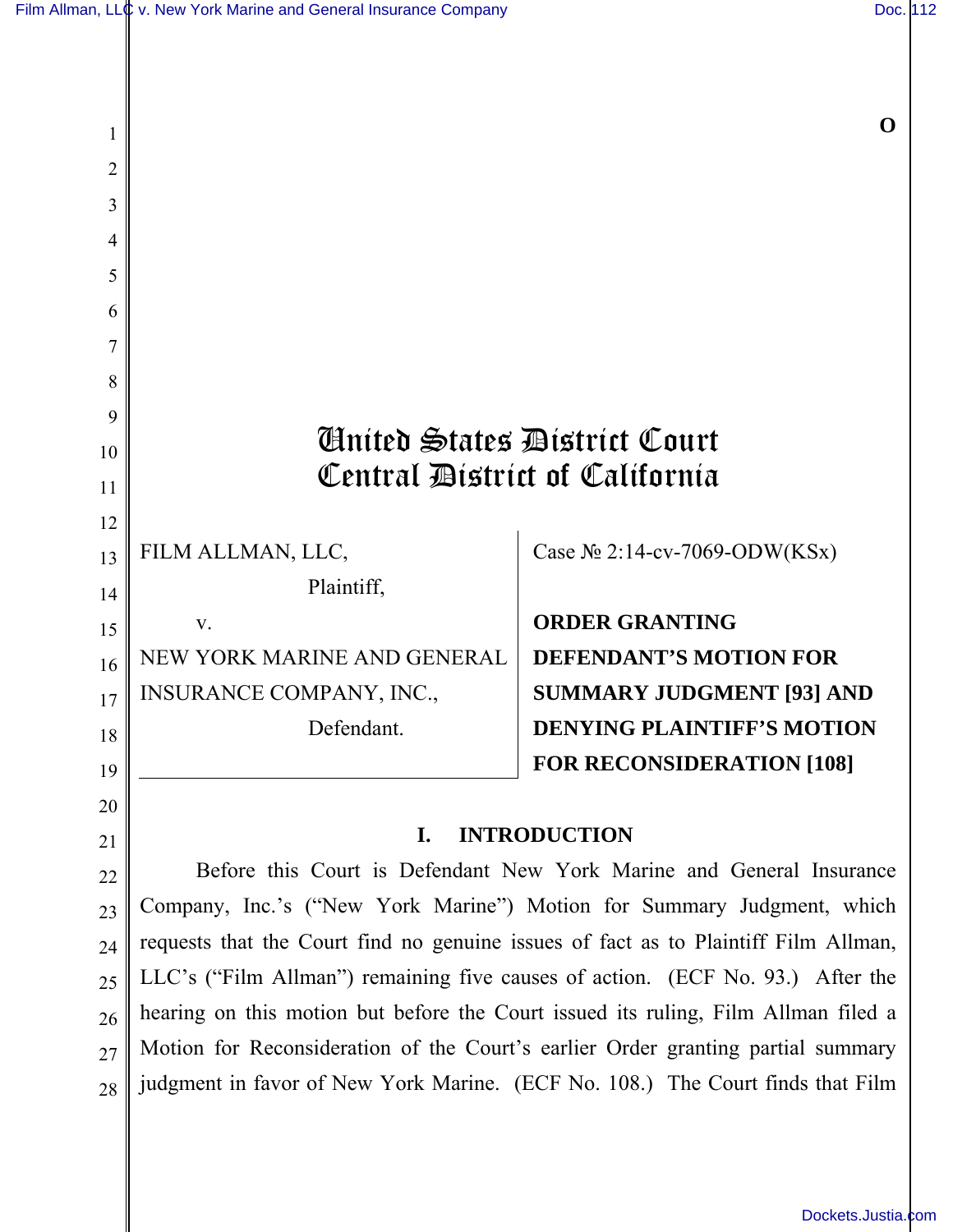Allman's motion is appropriate for decision without further briefing or argument. *See* Fed. R. Civ. P. 78(b); C.D. Cal. L.R. 7-15.

For the reasons discussed below, the Court **GRANTS** New York Marine's Motion for Summary Judgment and **DENIES** Film Allman's Motion for Reconsideration.

6

1

2

3

4

5

#### **II. FACTUAL BACKGROUND**

7 8 9 10 11 12 13 14 15 16 17 18 19 20 21 22 As has been extensively discussed in previous orders in this action, this case stems from a train accident on a film set that took the life of camera operator Sarah Jones and injured several other people. (First Am. Compl. ("FAC") ¶ 2, ECF No. 31.) New York Marine was Film Allman's insurer against claims arising from the making of the film, among other areas of coverage. (*See* Def. Statement of Uncontroverted Facts ("SUF")  $\P$  10, ECF No. 94-1.) There are three relevant insurance policies at issue: a Commercial General Liability Policy ("the CGL Policy"), a Commercial Liability Umbrella Policy ("the Umbrella Policy"), and a Workers Compensation and Employers Liability Policy ("the WC Policy"). (*Id.* ¶¶ 11, 25, 30.) The CGL Policy insured against "bodily injury" or "property damage," expressly excluding claims arising from "any obligation of the insured under a workers' compensation . . . law or any similar law." (*Id.* ¶¶ 12, 13; CGL Policy § (I)(2)(d), Ex. W, ECF No. 93-25.) Further, the CGL Policy excludes from coverage "bodily injury to an employee of the insured arising out of and in the course of employment to the insured; or performing duties related to the conduct of the insured's business." (CGL Policy  $\S$  (I)(2)(e).) The CGL Policy has a limit of \$1 million "per occurrence." (*Id.* at "Declarations page".)

23 24 25 26 27 28 The Umbrella Policy was retained to pay any loss that is covered by the CGL Policy but in excess of the limits of the CGL Policy. (Umbrella Policy  $\S$  (I)(A)(1)-(2), Ex. X, ECF No. 93-26.) The Umbrella Policy has a limit of \$4 million "per occurrence." (*Id.* at "Declarations page".) Finally, the WC Policy insured Film Allman against "benefits required of [it] by the workers compensation law." (WC Policy Part Two, Ex. Y, ECF No. 93-27.) In addition, the WC Policy provides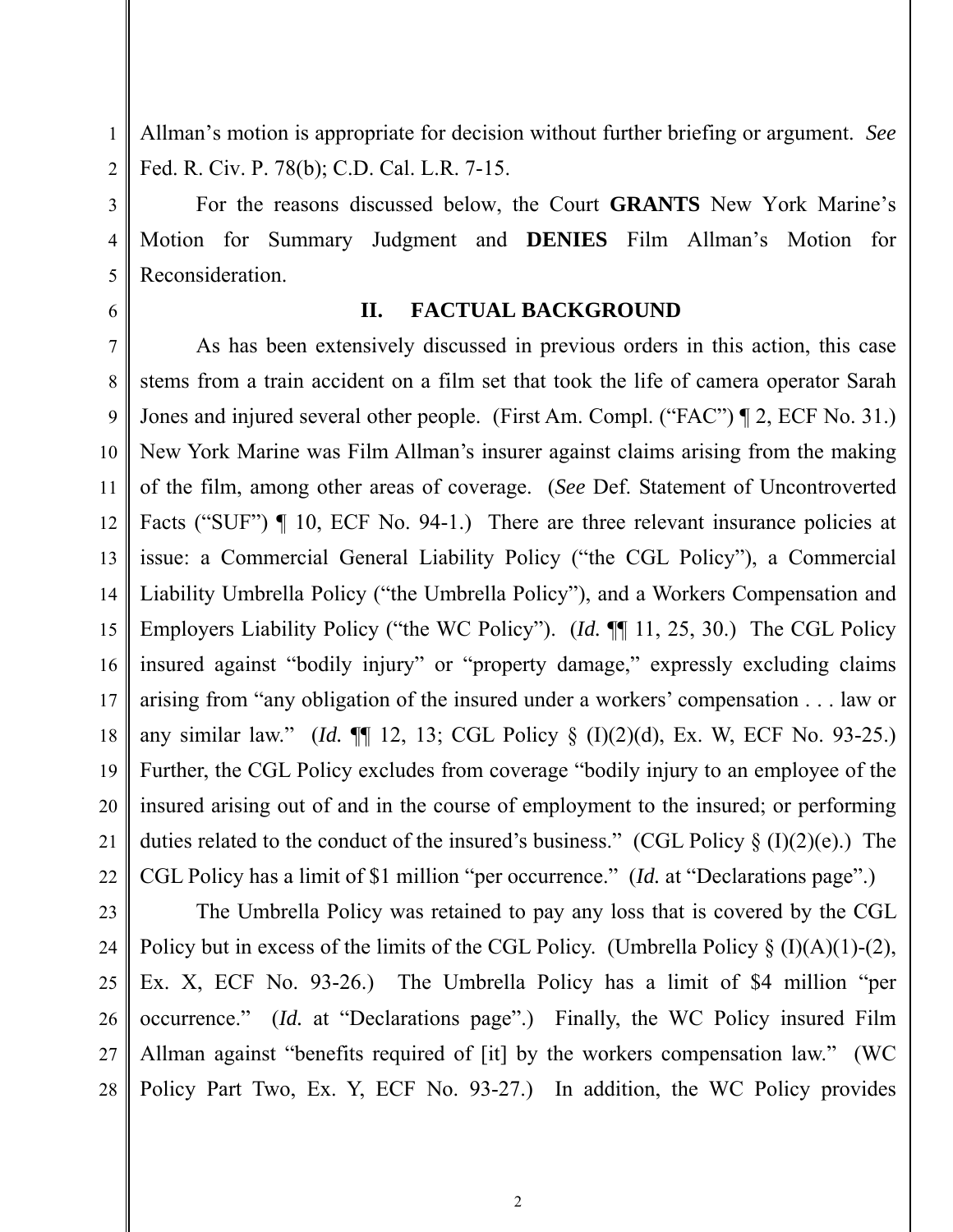"employers liability" insurance against "bodily injury to [Film Allman's] employee that arises out of and in the course of employment, claimed against [Film Allman] in a capacity other than as employer." (*Id.* at Part Two  $\S$  (B)(4).) The "employers liability" section of the policy expressly excludes from coverage "any obligation imposed by a workers compensation . . . benefits law, or any similar law." (*Id.* at Part Two  $\S$  (C)(4).)

After Film Allman provided notice of the train accident, New York Marine retained counsel in order to defend Film Allman and its principals against any litigation that arose. (SUF ¶¶ 74–99.) Predictably, litigation did follow, the most significant case being one brought by Sarah Jones's parents ("the *Jones* action"). (*See id.* ¶ 100; Pompeii Decl. 38, ECF No. 93-1.) Other injured parties also sued. (*See* SUF ¶ 102.) In addition, the injured parties (including the estate of Sarah Jones) filed Workers Compensation claims with the employer of record (the payroll company), Ease. (*See* Sedrish Dep. at 174:12-18, ECF No. 93-5.)

Mediation to settle the *Jones* action and the other crew members' lawsuits began in November 2014. (*Id.* ¶ 125.) Ostensibly because the potential liability of the *Jones* action was highest—with estimates in excess of \$10 million—most of the settlement efforts were directed toward that suit. (*See id.* ¶¶ 128, 133, 150.) On November 6, 2014, the *Jones* action was settled for a total of \$6.5 million. Of this, New York Marine paid \$5 million (the \$1 million limits of the CGL Policy plus the \$4 million limits of the Umbrella Policy). (*See id.* ¶ 157, 159; Pompeii Decl. ¶ 74.) Rayonier Performance Fibers, LLC ("Rayonier"), the company that owned the land on which the train accident occurred, contributed the remaining \$1.5 million. (*See* SUF ¶¶ 153, 154, 160.)

Because payment of the *Jones* settlement exhausted both the CGL and Umbrella Policies, New York Marine advised Film Allman that New York Marine's duty to defend in connection with the train accident had ended. (SUF ¶ 170.) This left Film Allman to shoulder the cost of defending those actions without insurance.

1

2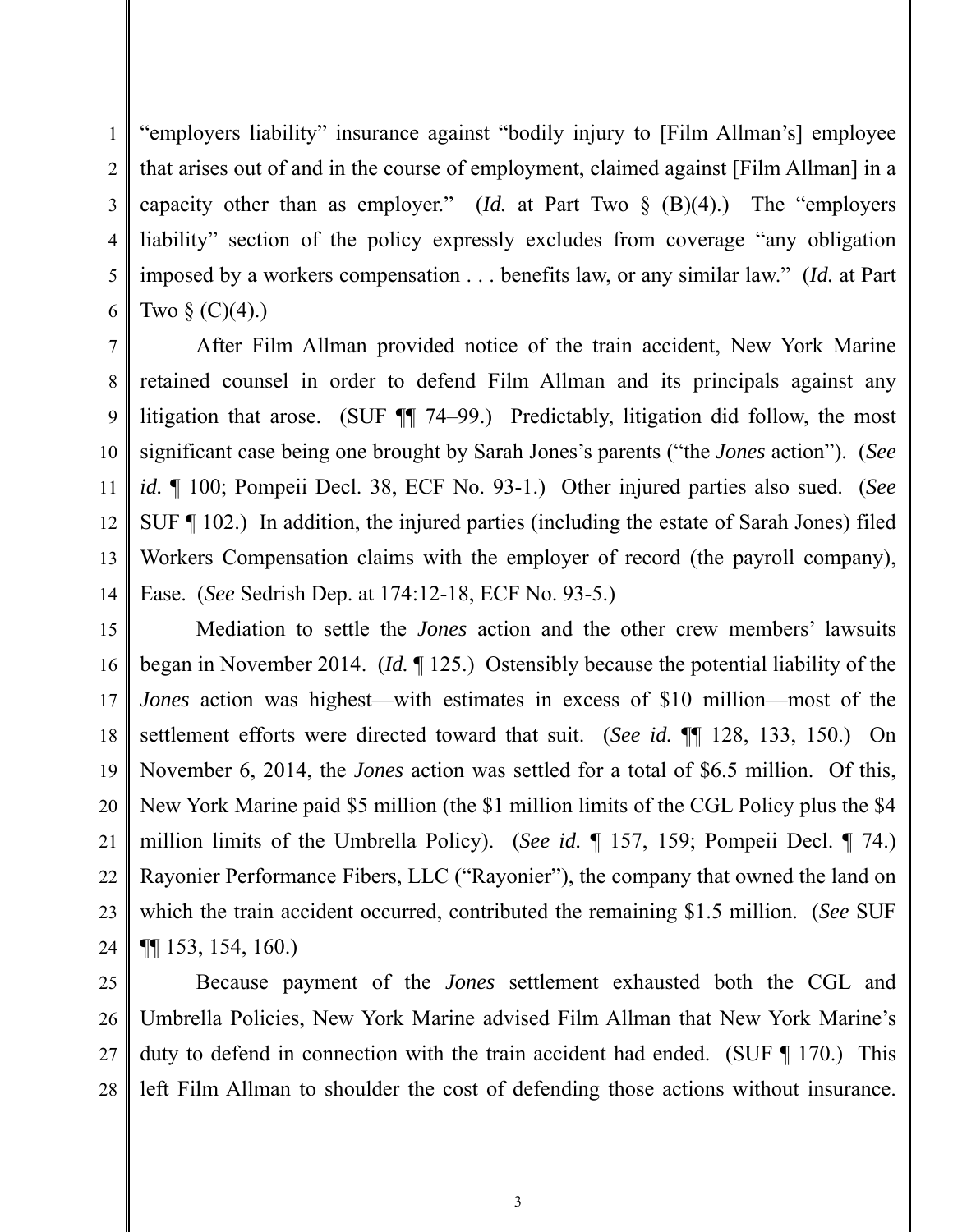(*See generally* FAC.) As such, Film Allman demanded that New York Marine continue to defend it in the underlying suits. (*Id.*) When it refused, Film Allman filed the instant suit. (*Id.*)

Because the Court granted New York Marine's earlier partial summary judgment motion (ECF No. 92), only five causes of action remain in this case: breach of contract relating to both the CGL Policy and the WC Policy, breach of the implied covenant of good faith and fair dealing with respect to both policies, and declaratory relief.

#### **III. DISCUSSION**

The Court will discuss its reasons for granting New York Marine's Motion for Summary Judgment before addressing Film Allman's Motion for Reconsideration.

#### **A. Motion for Summary Judgment**

The Court finds that there is no genuine issue of material fact remaining in this matter.

## **1. Legal Standard**

A court "shall grant summary judgment if the movant shows that there is no genuine dispute as to any material fact and the movant is entitled to judgment as a matter of law." Fed. R. Civ. P. 56(a). Courts must view the facts and draw reasonable inferences in the light most favorable to the nonmoving party. *Scott v. Harris*, 550 U.S. 372, 378 (2007). A disputed fact is "material" where the resolution of that fact might affect the outcome of the suit under the governing law, and the dispute is "genuine" where "the evidence is such that a reasonable jury could return a verdict for the nonmoving party." *Anderson v. Liberty Lobby, Inc.*, 477 U.S. 242, 248 (1968). Conclusory or speculative testimony in affidavits is insufficient to raise genuine issues of fact and defeat summary judgment. *Thornhill's Publ'g Co. v. GTE Corp.*, 594 F.2d 730, 738 (9th Cir. 1979). Moreover, though the court may not weigh conflicting evidence or make credibility determinations, there must be more than a mere scintilla of contradictory evidence to survive summary judgment. *Addisu v. Fred Meyer*, 198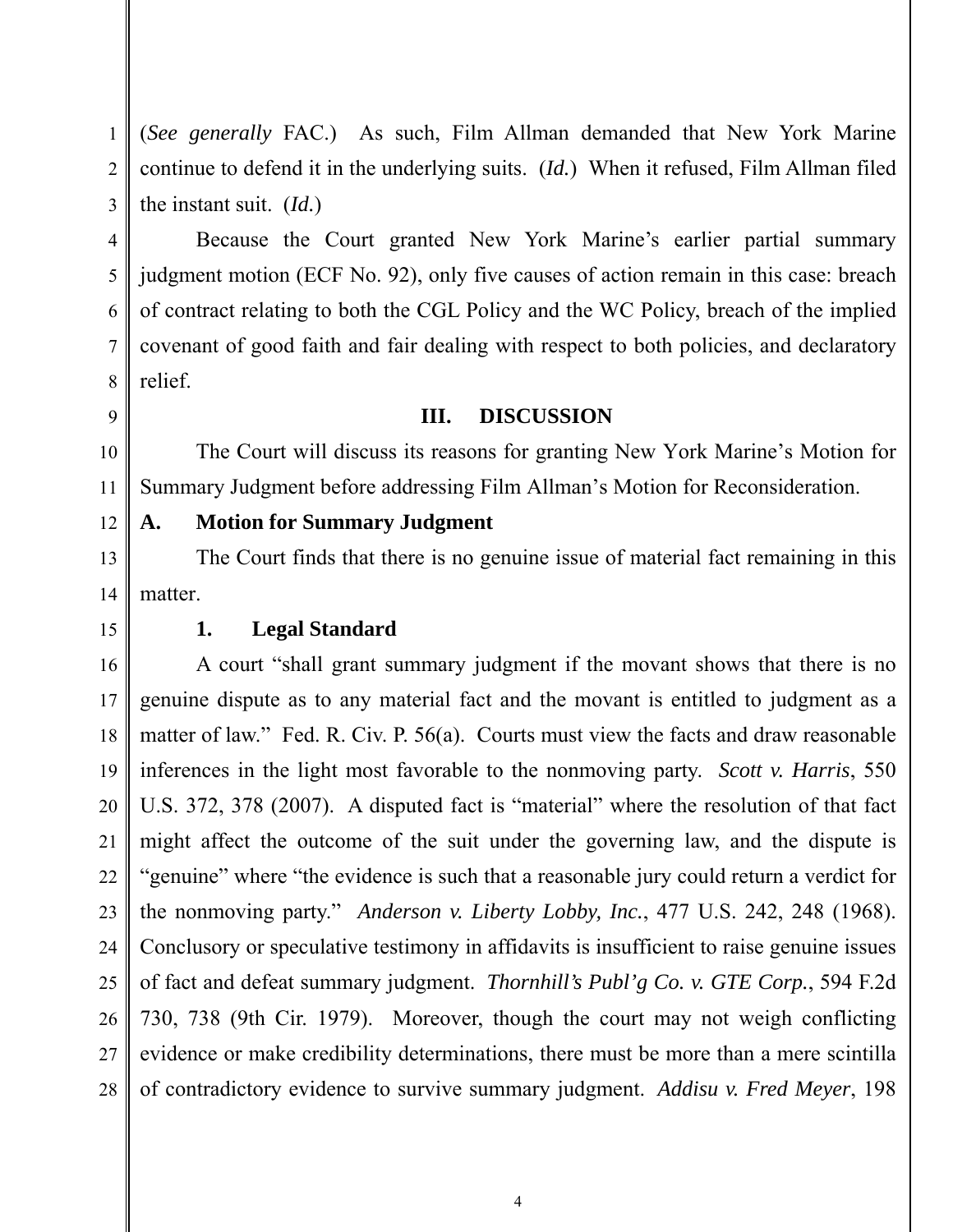F.3d 1130, 1134 (9th Cir. 2000). Where the moving and nonmoving parties' versions of events differ, courts are required to view the facts and draw reasonable inferences in the light most favorable to the nonmoving party. *Scott*, 550 U.S. at 378.

**2. Analysis** 

After individually analyzing each of Film Allman's causes of action, the Court finds that there is no genuine dispute of material fact as to any of the causes of action.

7

1

2

3

4

5

6

8

9

10

11

12

13

14

## *i. Breach of Contract*

To state a claim for breach of contract, a party must allege each of the following elements: "(1) the existence of a contract; (2) the party's performance under the contract or an excuse for nonperformance; (3) the defendant's breach; and (4) resulting damages. *Gerritsen v. Warner Bros. Entm't Inc.*, 112 F. Supp. 3d 1011, 1035 (C.D. Cal. 2015). Film Allman argues that in discontinuing its defense of the underlying actions, New York Marine breached both the CGL Policy and the WC Policy.

15

16

17

18

19

## **a. CGL Policy**

New York Marine argues that it has already fulfilled its duty under the CGL policy. Under this policy, New York Marine had express duties to (1) defend Film Allman and other insureds against any claim for a "potentially covered" loss; and (2) indemnify any "actually covered" loss. (CGL Policy, "Coverage C".)

20 21 22 23 24 25 26 27 28 That duty to defend arises as soon as an insured tenders a claim that involves a potentially covered loss. *Montrose Chem. Corp. v. Superior Court*, 6 Cal. 4th 287, 295 (1993). A carrier has the right to pay up to the policy limits in order to resolve a covered claim. *See Seltzer v. Barnes*, 182 Cal. App. 4th 953, 967 (2010). Once a carrier expends the limits of a policy in defending an action, then its duty to the insured is extinguished, provided that the policy expressly provides that the duty to defend terminates upon exhaustion of policy limits. *Ins. Co. of State of Pa. v. Cent. Garden & Pet Co.*, No. C-06-3924-VRW, 2006 WL 3734640, at \*7 (N.D. Cal. Dec. 18, 2006). Here, the CGL Policy did contain such language. (CGL Policy §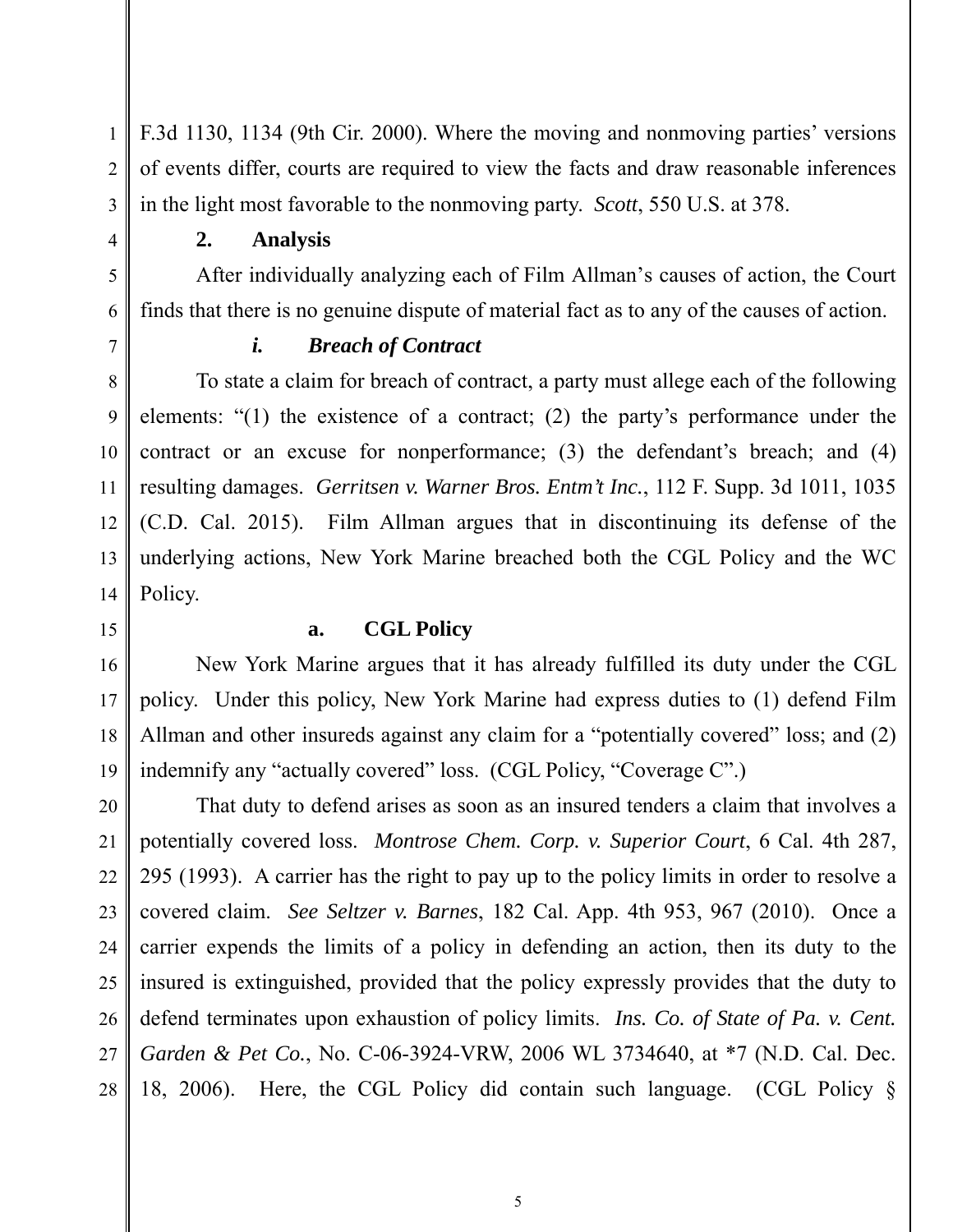4

5

6

7

8

9

10

11

12

13

14

#### $(I)(1)(a)(2)$ .)

In opposition, Film Allman argues that New York Marine did not explain which policy it was defending under, and as such, Film Allman was kept in the dark regarding whether and when its coverage under the policy would expire. (Opp'n 12– 13, ECF No. 96.) It claims that the first time it was informed that the *Jones* action settlement would exhaust the duty to defend was at the settlement conference. (*Id.* at 11–12.) Film Allman also makes much of the fact that New York Marine allegedly failed to reserve its rights or communicate its coverage positions. (*Id.* at 13–15.) It also claims that New York Marine should have provided a more rigorous defense rather than simply settling the action; for instance, Film Allman argues that New York Marine could have successfully defended the *Jones* action and the other lawsuits under the Exclusive Remedy doctrine. (*See id.* at 5.) In short, Film Allman is dissatisfied with the way New York Marine handled the settlement of *Jones* and the subsequent denial of continuing coverage.

15 16 17 18 19 20 21 22 23 24 25 26 27 28 However, Film Allman's dissatisfaction does not create a genuine issue of fact as to whether New York Marine breached the CGL Policy. The controlling law is clearly on the side of the insurer here. First, the Court notes the California rule that if an insurer does not settle a case within policy limits and ends up exposing the insured to an excess judgment at trial, the insurer may be liable for bad faith. *See Murphy v. Allstate Ins. Co.*, 17 Cal. 3d 937, 941 (1976). Thus, New York Marine had the motivation and right to settle *Jones* for the full \$5 million policy limits. Film Allman argues that it should have been entitled to independent counsel. However, it is well settled that when an insurer defends without a reservation of rights, it has the right to control the defense. *Peterson v. Reliance Ins. Co.*, 5 Fed. Appx. 687, 688 (9th Cir. 2001); *see also Carolina Casualty Ins. Co. v. Bolling, Walter & Gawthrop*, No. Civ.S-04-2445FCDPAN, 2005 WL 1367096, at \*7 (E.D. Cal. May 31, 2005) ("[a] contrary rule would . . . place the insurer in the untenable position of being financially liable, but powerless to ensure the claim is properly defended."). Moreover, Film Allman's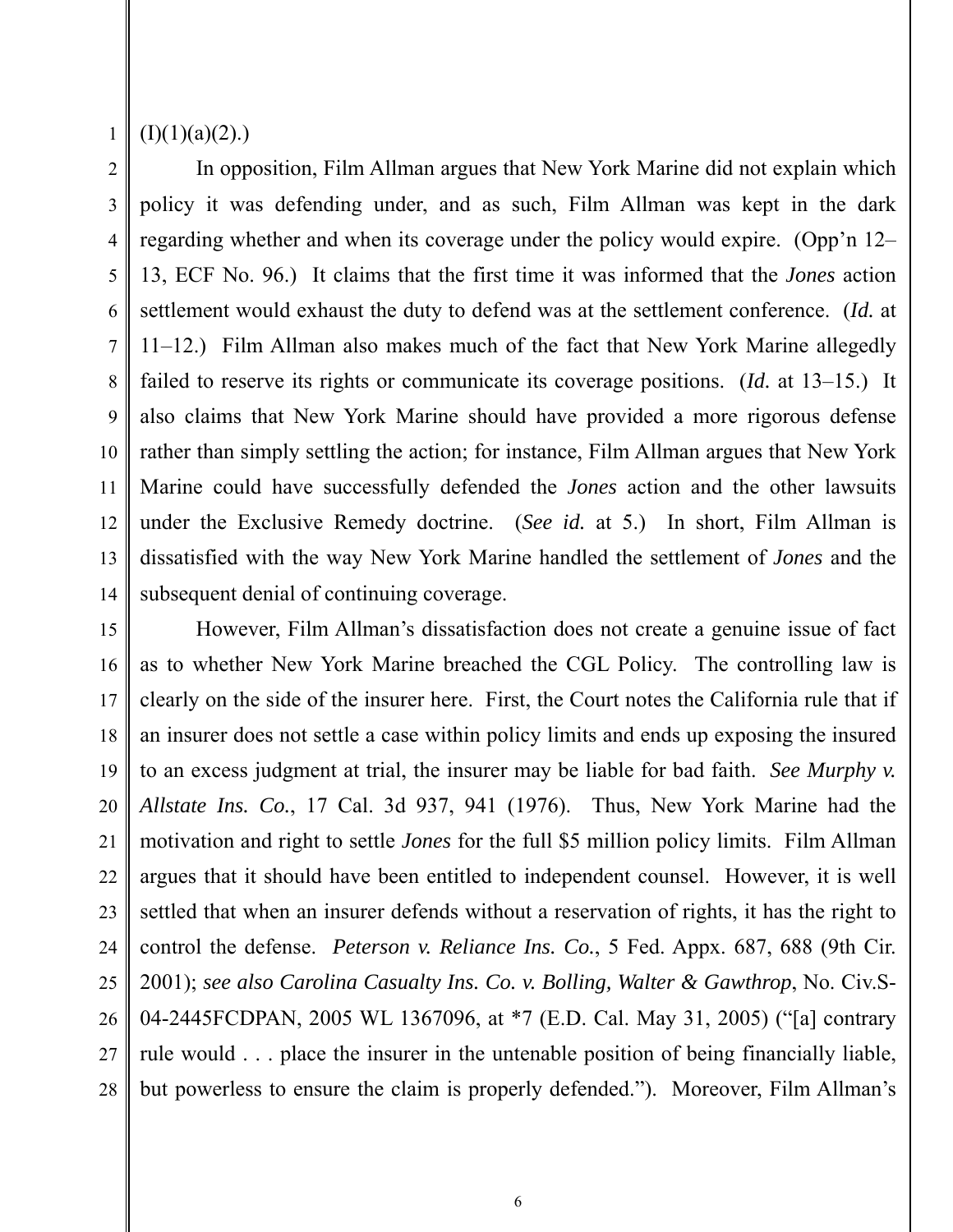1 2 3 4 5 6 7 8 9 10 11 12 13 14 15 16 17 allegation that New York Marine wrongly failed to reserve its rights is strange and unconvincing, since New York Marine chose not to reserve any rights in its defense of the underlying action. (Pompeii Dep. at 102, Ex. T, ECF No. 99-22.) Perhaps most importantly, New York Marine had the right under the CGL Policy to settle *Jones* (CGL Policy § (I)(1)(a)(2)), and therefore, the *Buss* rule regarding exhaustion of coverage kicks in. *See Buss v. Superior Court*, 16 Cal. 4th 35, 46 (1997) (finding that the duty to defend may be extinguished "if it is shown that no claim can in fact be covered"). Film Allman takes the position now, in hindsight, that the Exclusive Remedy doctrine would have been a foolproof defense. In reality, New York Marine had the right to protect against the possibility that the *Jones* action plaintiffs would prevail and expose it to much larger liability. *See Am. W. Door & Trim v. Arch Specialty Ins. Co.*, No. CV 15–00153 BRO SPX, 2015 WL 1266787, at \*3 (C.D. Cal Mar. 18, 2015) (finding that California case law upholds the legality of insurance contract provisions that grant the insurer the unilateral right to settle a case). In sum, while Film Allman would have liked for its insurer to extend coverage beyond what Film Allman actually paid for rather than use up the policy limits dispensing with one case, there is no support for this.

18

## **b. WC Policy**

19 20 21 22 23 24 25 26 27 28 Next, Film Allman argues that even if the limits of the CGL Policy were properly exhausted, New York Marine should have continued to defend under the WC Policy. (*See* Opp'n 8–11.) This position does not work either. First, Part 1 of the WC Policy provides that the Worker's Compensation coverage only kicks in where Film Allman is required to pay out benefits under applicable Worker's Compensation Law. (*See* WC Policy, "Part 1".) The California Supreme Court has held that this type of language in a policy covers *only* Worker's Compensation Benefits, *not* defense of civil suits relating to on-the-job injuries. *See La Jolla Beach & Tennis Club, Inc. v. Indus. Indem.* Co., 9 Cal. 4th 27, 42 (1994). The reason this means that there is no coverage under Part 1 is because Film Allman was never required to pay Worker's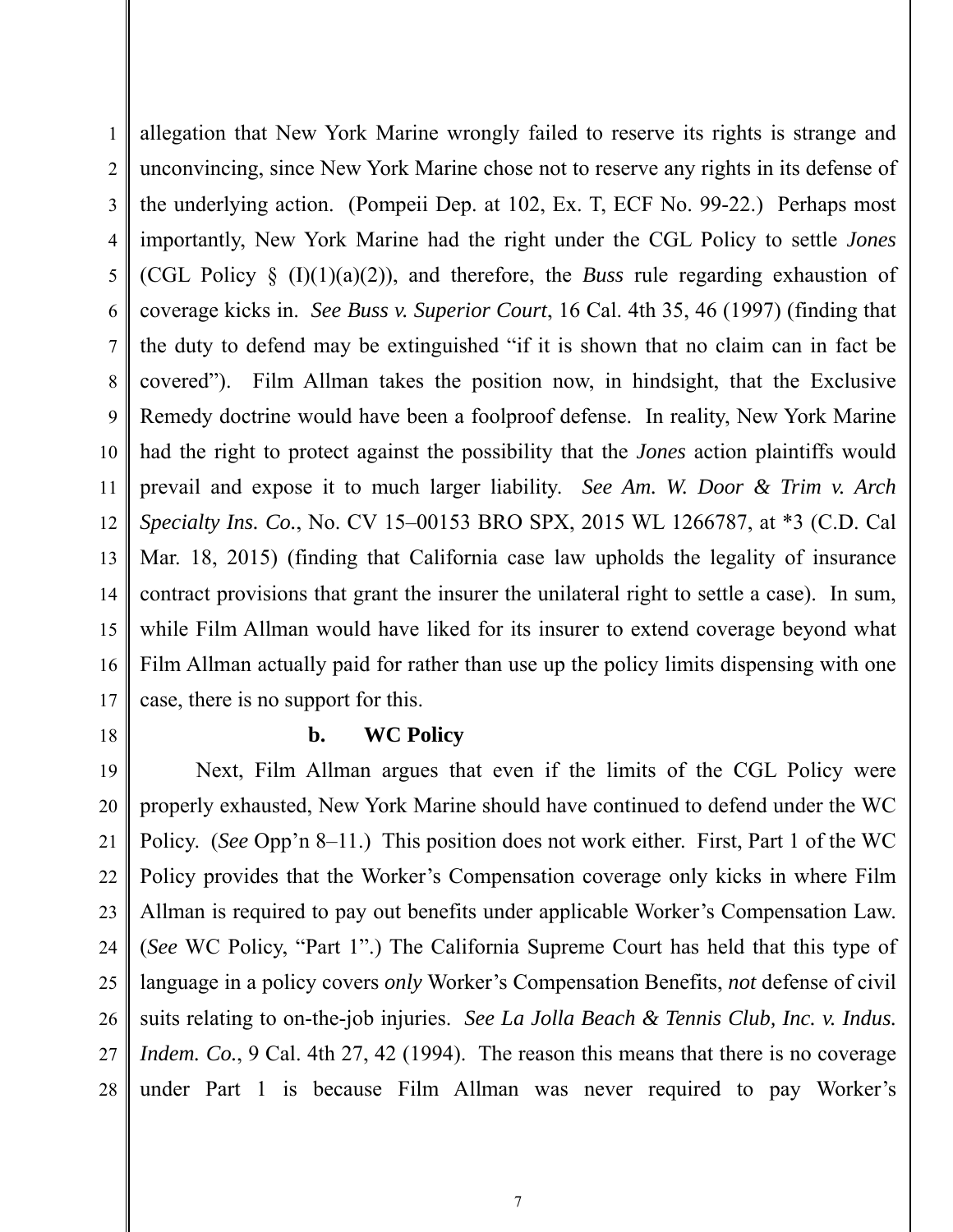Compensation benefits—the injured employees only filed Worker's Compensation claims against the payroll company, Ease. (*See* Sedrish Dep. at 174:12-18.) Therefore, there is no coverage for this situation under Part 1 of the WC Policy.

Part 2 of the Policy provides "gap filler" coverage for any claims relating to employee injuries *not* covered under applicable Worker's Compensation law. (*See* WC Policy, "Part 2".) This provision is inapplicable because there were no injuries falling outside the scope of Worker's Compensation laws; all of the injured parties were able to file Worker's Compensation claims against Ease (which had its own separate Worker's Compensation Insurance not provided by New York Marine). (Payroll Services Agreement §§ 7.3, 7.9, Ex. C, ECF No. 93-4.) Thus, Film Allman cannot state a claim for breach under the WC Policy as a matter of law.

Because the Court finds that Film Allman's claim for breach of contract fails as to both policies, the Court **GRANTS** New York Marine's Motion for Summary Judgment with respect to causes of action four and six, corresponding with breach of the CGL Policy and the WC Policy.

16

1

2

3

4

5

6

7

8

9

10

11

12

13

14

15

17

18

19

20

21

22

23

24

25

26

27

28

## *ii. Breach of the Implied Covenant of Good Faith and Fair Dealing*

 Film Allman's fifth and seventh causes of action are for breach of the implied covenant of good faith and fair dealing with respect to both policies. In California, a breach of the covenant occurs when a party "engages in objectively unreasonable conduct, regardless of the actor's motive." *Lincoln Gen. Ins. Co. v. Access Claims Adm'rs, Inc.*, 596 F. Supp. 2d 1351, 1368 (E.D. Cal. 2009); *see also Carma Dev'rs (Cal.), Inc. v. Marathon Dev. Cal., Inc.*, 2 Cal. 4th 342, 372 (1992).

 Here, New York Marine was not obligated to continue defending Film Allman. As discussed above, the Court finds that New York Marine correctly assessed that its coverage had expired with the settlement of the *Jones* action. Therefore, it did not act objectively unreasonably. *See Copelan v. Infinity Ins. Co.*, 192 F. Supp. 3d 1063, 1066 (C.D. Cal. 2016) ("where there is no breach of the insurance contract, the insurer cannot be liable for breach of the implied covenant of good faith and fair dealing.").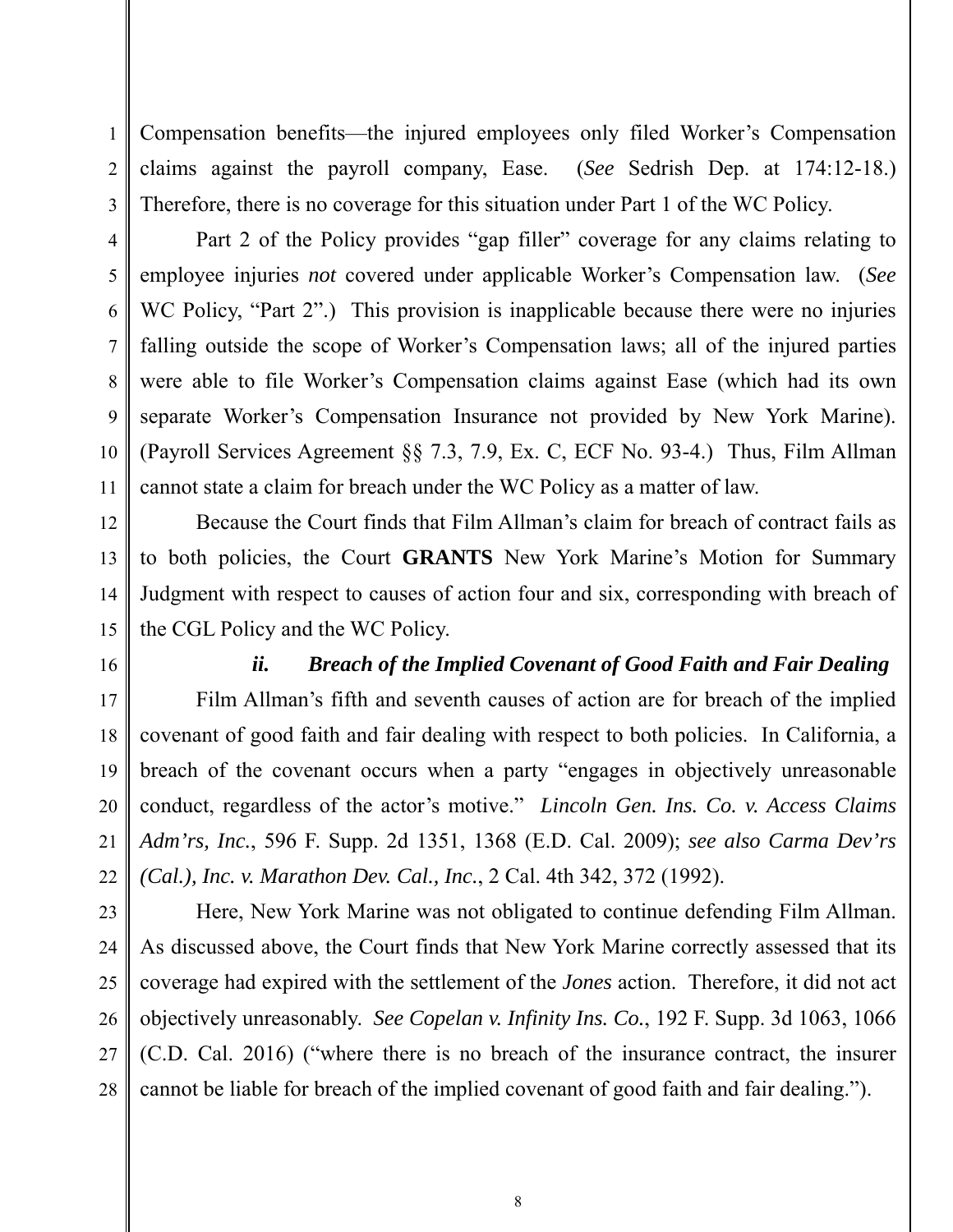For this reason, the Court **GRANTS** New York Marine's Motion for Summary Judgment with respect to Film Allman's fifth and seventh causes of action.

# *iii. Declaratory Relief*

Lastly, Film Allman's eighth cause of action is for declaratory relief. Because declaratory relief cannot stand alone as a separate cause of action without an underlying claim, the Court **GRANTS** New York Marine's motion as to this claim given that it also grants the motion as to each of the other claims. *See Nguyen v. JP Morgan Chase Bank*, No. SACV-11-01908 DOC (ANx), 2012 WL 29436, at \*4 (C.D. Ca. Feb. 1, 2012) ("A claim for declaratory relief is not a stand-alone claim, but rather depends on whether or not Plaintiff states some other substantive basis for liability").

11

12

13

10

1

2

3

4

5

6

7

8

9

## **B. Motion for Reconsideration**

Film Allman's Motion for Reconsideration is a thinly-veiled attempt to prolong this litigation, and the Court will not allow it.

14

22

23

24

25

26

# **1. Legal Standard**

15 16 17 18 19 20 21 "Motions for reconsideration are disfavored and should be granted only in rare circumstances." *United States v. Vistoso Partners, LLC*, No. CV10-0444 PHX DGC, 2011 WL 2550387, at \*1 (D. Ariz. June 27, 2011); *Kona Enters., Inc. v. Estate of Bishop*, 229 F.3d 877, 890 (9th Cir. 2000) (reconsideration is "an 'extraordinary remedy, to be used sparingly in the interests of finality and conservation of judicial resources'" (citations omitted)). The Local Rules of this district limit the grounds on which a party may move for reconsideration to:

(a) a material difference in fact or law from that presented to the Court before such decision that in the exercise of reasonable diligence could not have been known to the party moving for reconsideration at the time of such decision, or (b) the emergence of new material facts or a change of law occurring after the time of such decision, or (c) a manifest showing of a failure to consider material facts presented to the Court before such decision.

27 28 C.D. Cal. L.R. 7-18. The Local Rules expressly prohibit the movant from "in any manner repeat[ing] any oral or written argument made in support of or in opposition to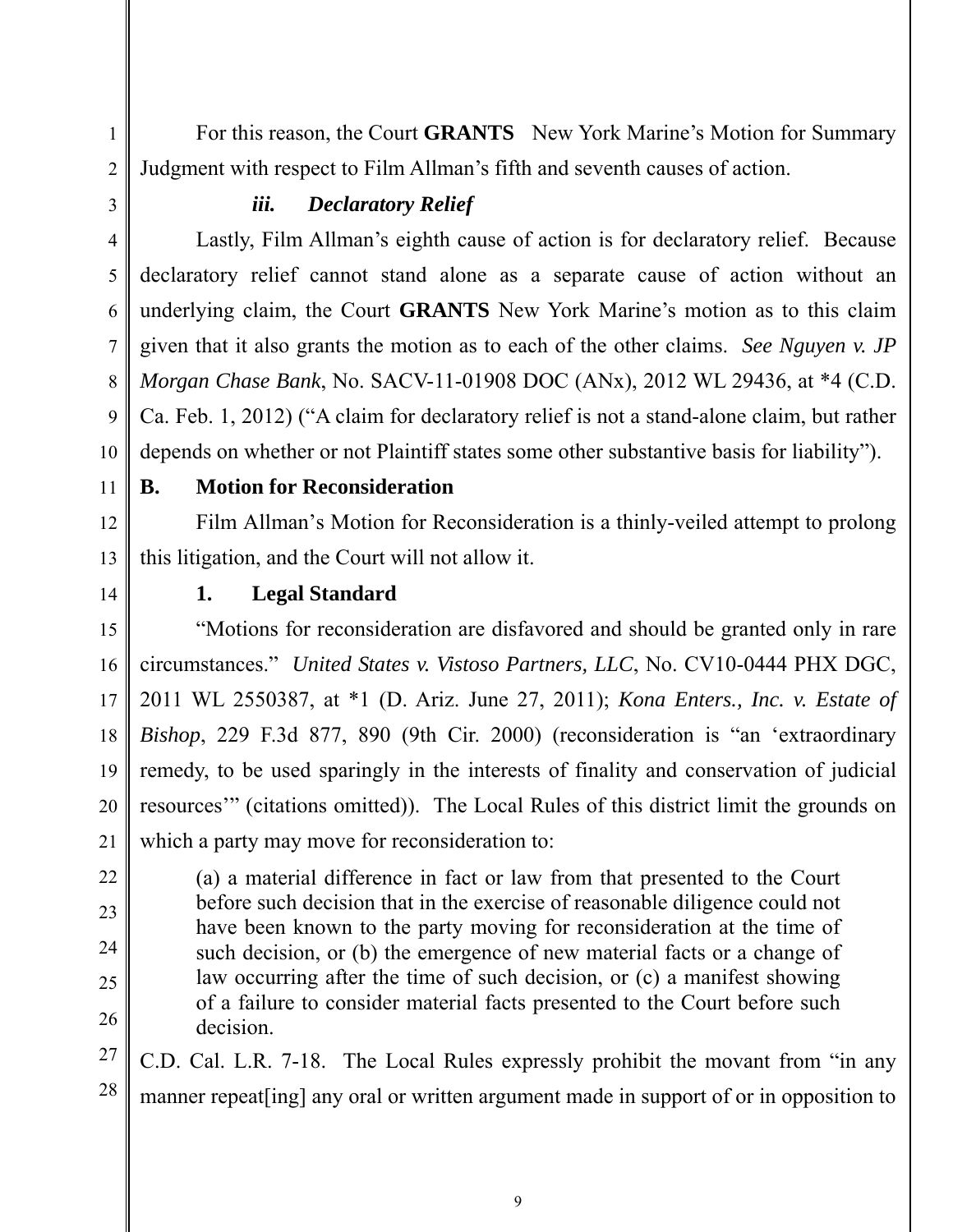the original motion." *Id.*

2 3 4 5 6 7 8 9 10 11 12 In addition, the district courts in the Ninth Circuit have held that "'after thoughts' or 'shifting of ground' do not constitute an appropriate basis for reconsideration." *San Luis & Delta-Mendota Water Auth. v. U.S. Dep't of Interior*, 624 F. Supp. 2d 1197, 1208 (E.D. Cal. 2009) (citations omitted); *see also Karpenski v. Am. Gen. Life Cos., LLC*, 999 F. Supp. 2d 1235, 1239 (W.D. Wash. 2014) ("Motions for reconsideration are not a vehicle for a litigant to attempt a second bite at the apple by raising facts or arguments available to him or her prior to the entry of summary judgment."). The Ninth Circuit has similarly held that "[a] district court d[oes] not abuse its discretion in declining to consider an argument raised for the first time on reconsideration without a good excuse." *Rosenfeld v. U.S. Dep't of Justice*, 57 F.3d 803, 811 (9th Cir. 1995); *see also Kona Enters.*, 229 F.3d at 890.

13 14

#### **2. Analysis**

15 16 17 18 19 20 21 22 23 24 25 Film Allman bases its Motion for Reconsideration on what is in essence a rumor: that the FBI is currently investigating the criminal prosecution arising from the train accident.<sup>1</sup> (Mot. for Reconsideration 3.) Because the Court's Order granting partial summary judgment on December 8, 2016, was based in large part on the criminality of trespassing on the train tracks, Film Allman suggests that the Court should revisit that decision on the basis that the criminality is now in dispute. (*See* Order Denying Pl. Mot. for Leave to Amend and Granting Def. Mot. for Partial Summ. J., ECF No. 66.) The problem with this argument is that there is no evidence that the FBI investigation has uncovered any new facts or has reached any sort of conclusion that would benefit Film Allman. Indeed, at present, Film Allman offers only meager secondhand knowledge of an ongoing investigation. This is not a valid basis for reconsideration.

26

 $\overline{a}$ 

<sup>27</sup> 28 1 Film Allman provides "evidence" of the FBI's investigation in the form of affidavits from attorneys stating that the FBI contacted them about this matter. (*See* Gastélum Decl. Exs. 1, 2, ECF No. 108-2.)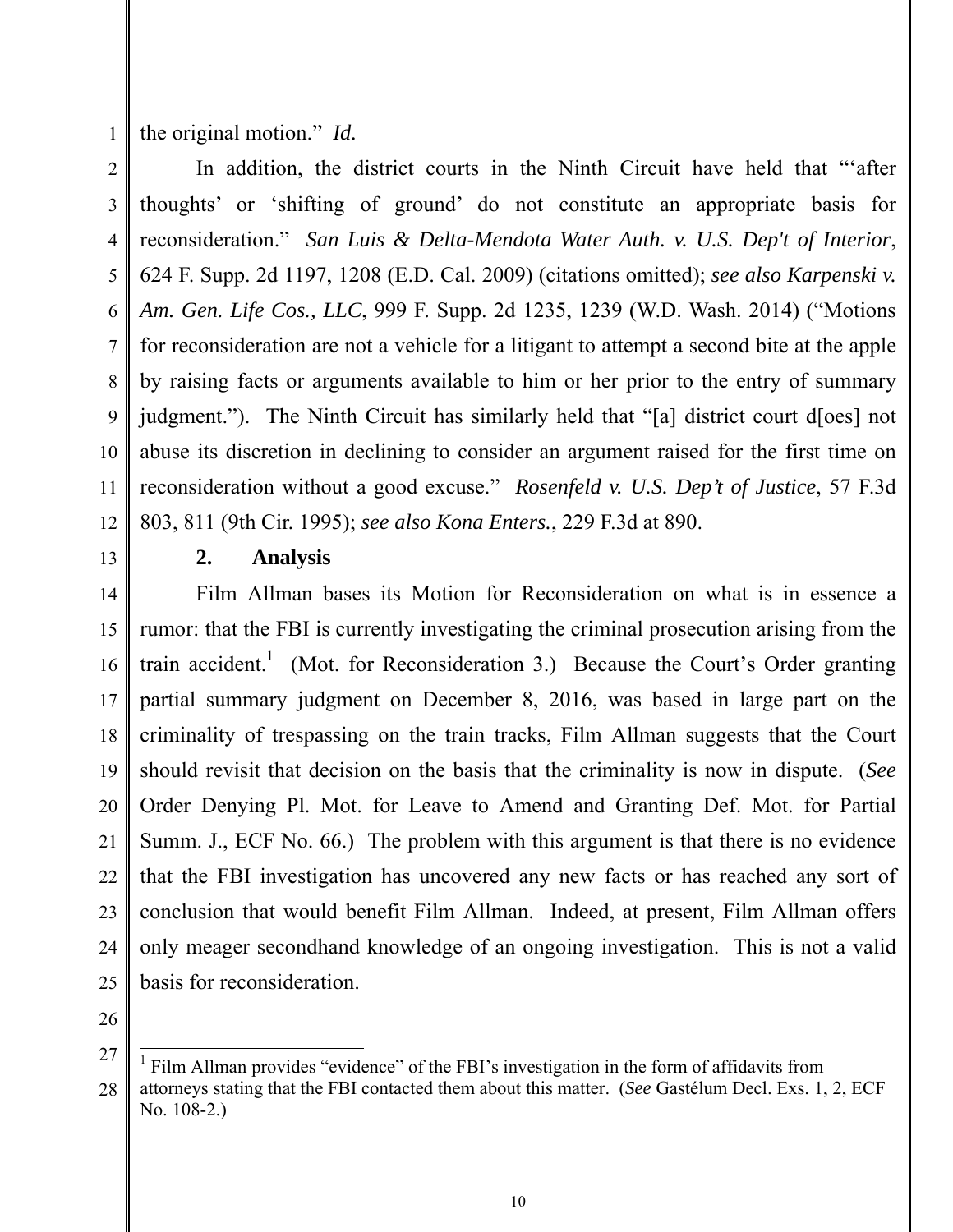/ /

/ /

/ /

/ /

/ /

/ /

/ /

 $/$ 

/ /

 Film Allman points out that the new FBI investigation is not its only ground for seeking the Court's reconsideration. (Mot. for Reconsideration 3.) However, its other arguments—that the Court did not read policy exclusions in favor of the policyholder and that the Court misattributed knowledge of one person to others—fail to meet any of the bases for reconsideration in the Local Rules. *See* C.D. Cal. L.R. 7-18. The Court's Order clearly outlines its reasoning for finding against Film Allman on both of these points. (*See* Order Denying Pl. Mot. for Leave to Amend and Granting Def. Mot. for Partial Summ. J. 8–9.)

 Lastly, Film Allman suggests that New York Marine's tactic of allegedly taking opposing positions throughout this litigation amounts to fraud on the Court. (Mot. for Reconsideration 7.) This is a sham argument, as Federal Rule of Civil Procedure 8(d)(3) "permits a party to plead alternative legal arguments, even if they are inconsistent." *Clear Connection Corp. v. Comcast Cable Commc'ns Mgmt, LLC*, 149 F. Supp. 3d 1188, 1205 (E.D. Cal. 2015) (citing *Teledyne Indus., Inc. v. N.L.R.B.*, 911 F.2d 1214, 1218 (6th Cir. 1990). Film Allman has not presented any compelling reason for the Court to reconsider its earlier decision, and as such, the Court **DENIES** the Motion for Reconsideration.